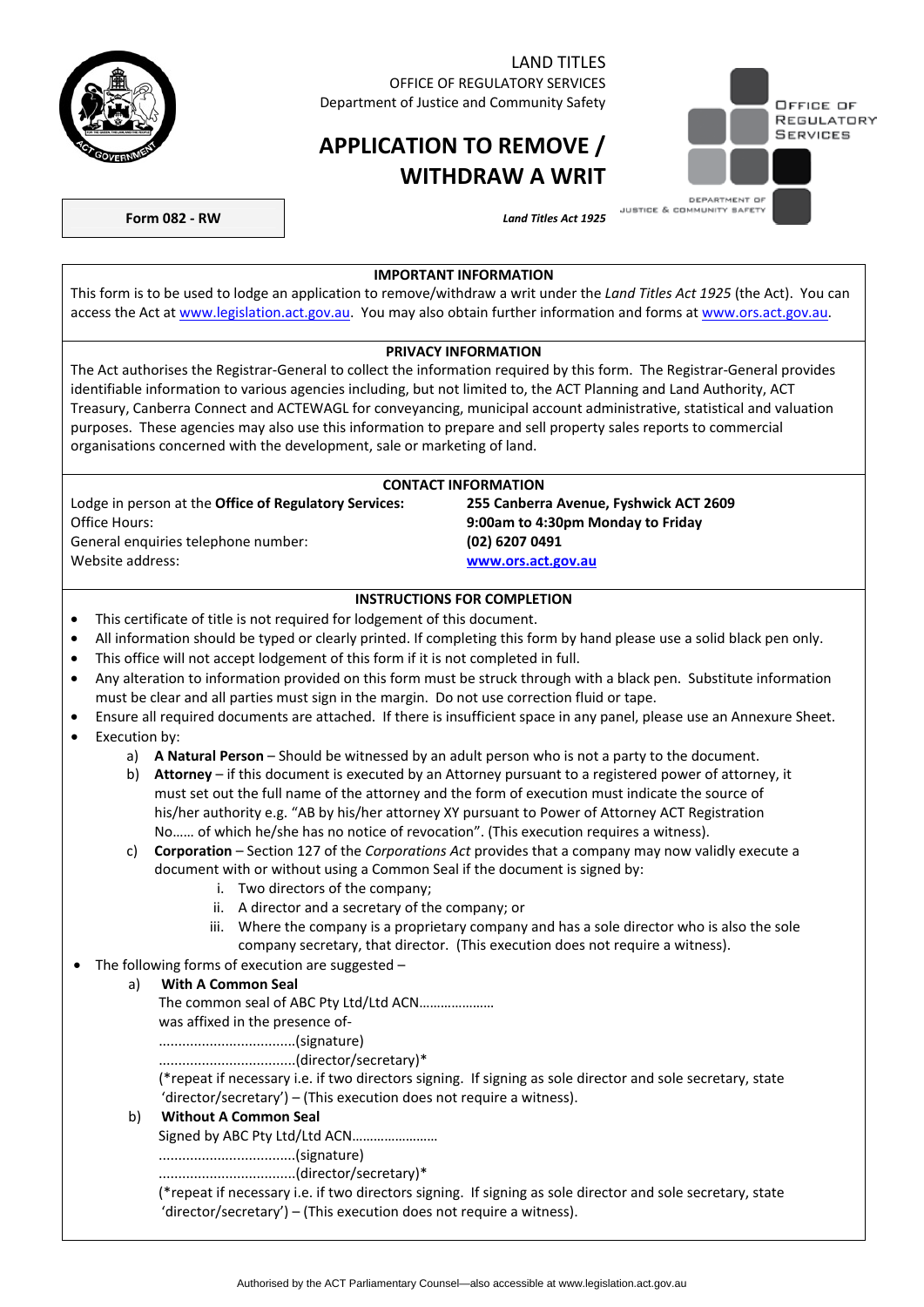

LAND TITLES OFFICE OF REGULATORY SERVICES Department of Justice and Community Safety



# **APPLICATION TO REMOVE / WITHDRAW A WRIT**

**Form 082 - RW** *Land Titles Act 1925* 

| <b>LODGING PARTY DETAILS</b> |                       |                                 |  |  |  |
|------------------------------|-----------------------|---------------------------------|--|--|--|
| <b>Name</b>                  | <b>Postal Address</b> | <b>Contact Telephone Number</b> |  |  |  |
|                              |                       |                                 |  |  |  |

| TITLE AND LAND DETAILS    |                          |                |              |      |  |
|---------------------------|--------------------------|----------------|--------------|------|--|
| <b>Volume &amp; Folio</b> | <b>District/Division</b> | <b>Section</b> | <b>Block</b> | Unit |  |
|                           |                          |                |              |      |  |

**WRIT INSTRUMENT NUMBER TO BE REMOVED / WITHDRAWN** (associated dealing number)

**FULL NAME AND ADDRESS OF APPLICANT** (S**urname Last) (ACN required for all Companies)**

#### **DETAILS OF REMOVAL / WITHDRAWAL**

Court Order Number

Evidence that the Judgement Creditor agrees to the removal of the Writ

Statutory Declaration attached

| <b>EXECUTION</b>                      |                                        |  |  |
|---------------------------------------|----------------------------------------|--|--|
| Print full name of applicant          | Print full name and address of witness |  |  |
|                                       |                                        |  |  |
|                                       |                                        |  |  |
|                                       |                                        |  |  |
|                                       |                                        |  |  |
| Signature or common seal of applicant | Signature of witness                   |  |  |
| Dated -                               | Dated -                                |  |  |